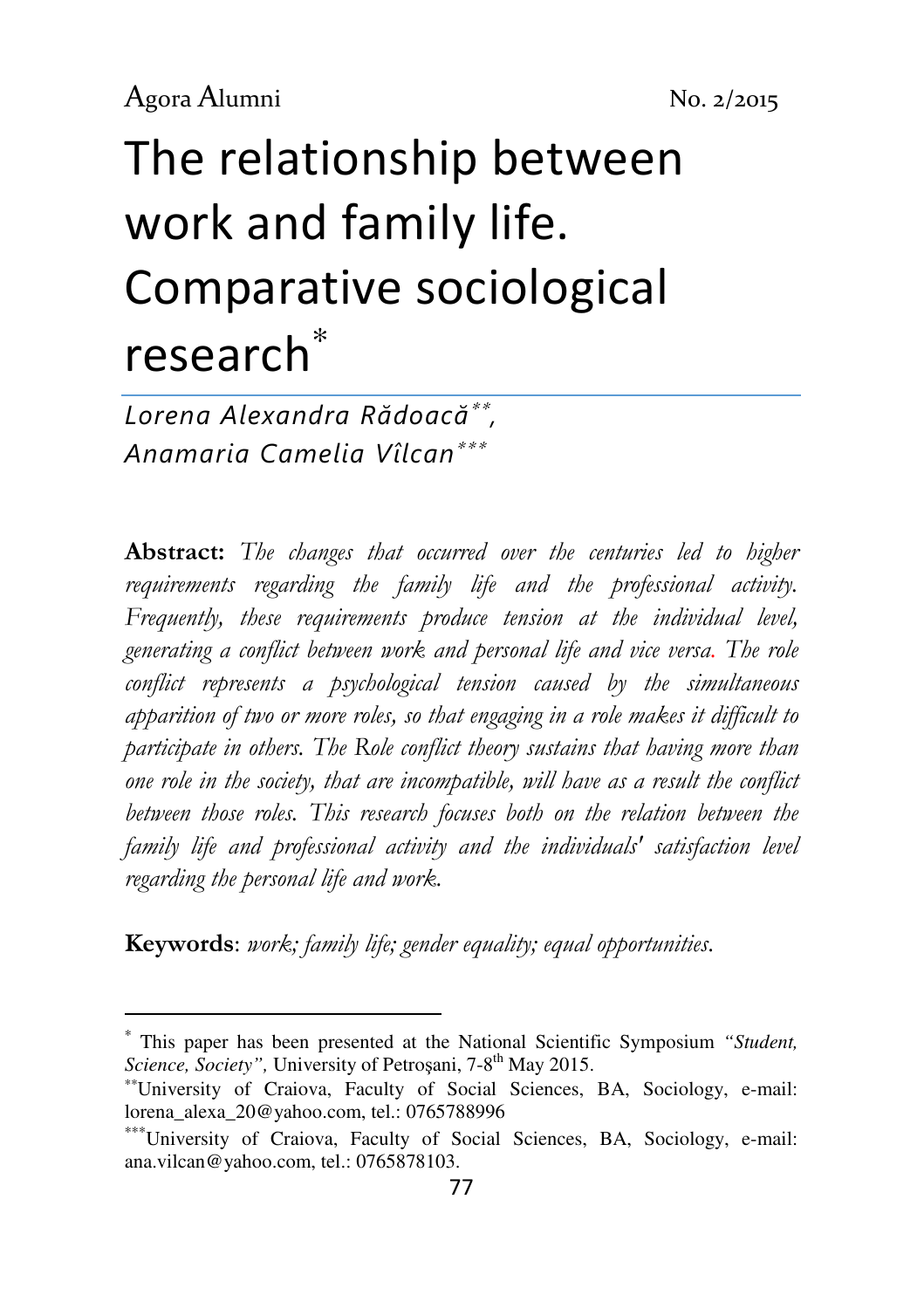# 1. Introduction

In the latest decades of the twentieth century, major changes have occurred regarding gender roles within the family so organizational psychology has turned its attention to the conflict between work and personal life. If in the past it was reduced to the role of women household activities and child care and education, today, her roles have multiplied so that women contribute to the family income equally with men. Also, regarding the situation in the workplace, employee expectations and prospects have changed. With the development of societies, traditional eight-hour work day is no longer a rule so that individuals no longer have enough time to meet the demands. Romania, Malta, Luxembourg and England, are the European Union countries in which the number of hours worked daily, by an individual, is the highest. Changes over time have led to higher requirements as regards family life and professional activity. Often these requirements produce individually tension generating on the one hand a conflict between work and personal life and on the other hand between personal life and work.

Political perspective known under the name "The Third Way", developed by Anthony Giddens, emphasizes changing gender roles in the family, which it considers crucial update. One of the objectives formulated by Anthony Giddens in "Third Way" (Giddens, 2001) refers to "egalitarian distribution of family responsibilities related to growth, care and education, but no legislation can determine which behaviours are mandatory for a father like him to take over a fair share of parental duties relating to children" (Pasti, 2003: 65).

Women are considered to have a greater responsibility than men in terms of family responsibilities so, in case of any conflict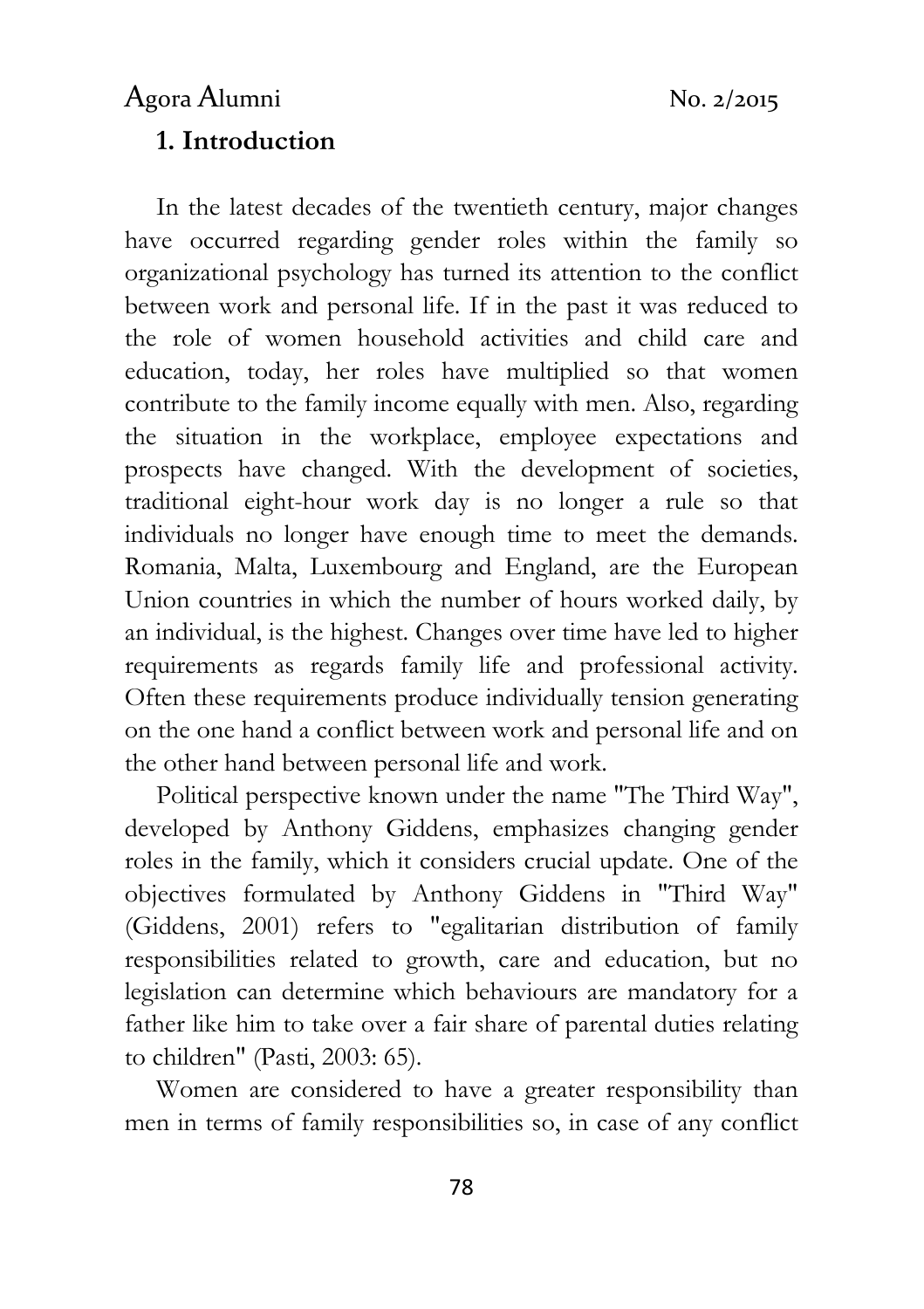between work and family; they tend to feel guiltier than their partner.

This research focuses both on the relationship between family life and professional activity and the level of satisfaction of individuals with regard to personal life and work.

#### 1. Conceptual definitions

#### a. Equal opportunities for women and men:

"The equality of opportunity and treatment between men and women, means taking into account the capacities, needs and aspirations of different males, respectively women, and their equal treatment. Equality between women and men is a fundamental right, a common value of the EU and a necessary condition for achieving the goals of growth, employment and social cohesion in the European Union" (Popescu, 2013: 159).

#### b. Gender equality:

"We can say that there is equality between women and men when both sexes are able to share equally the power and influence; have equal opportunities in terms of financial independence through work and by building their own business, to enjoy equal access to education and opportunities to develop their skills and talents; to share responsibility for home and children and be free of any constraints, intimidation are related to gender violence at home and at work" (Guide to promoting equality between women and men in the labour market, p. 4).

Equality "between men and women is one of the fundamental values of the European Union which pre-date 1957" (European Commission, 2014: 1), as it appeared for the first time in the Treaty of Rome.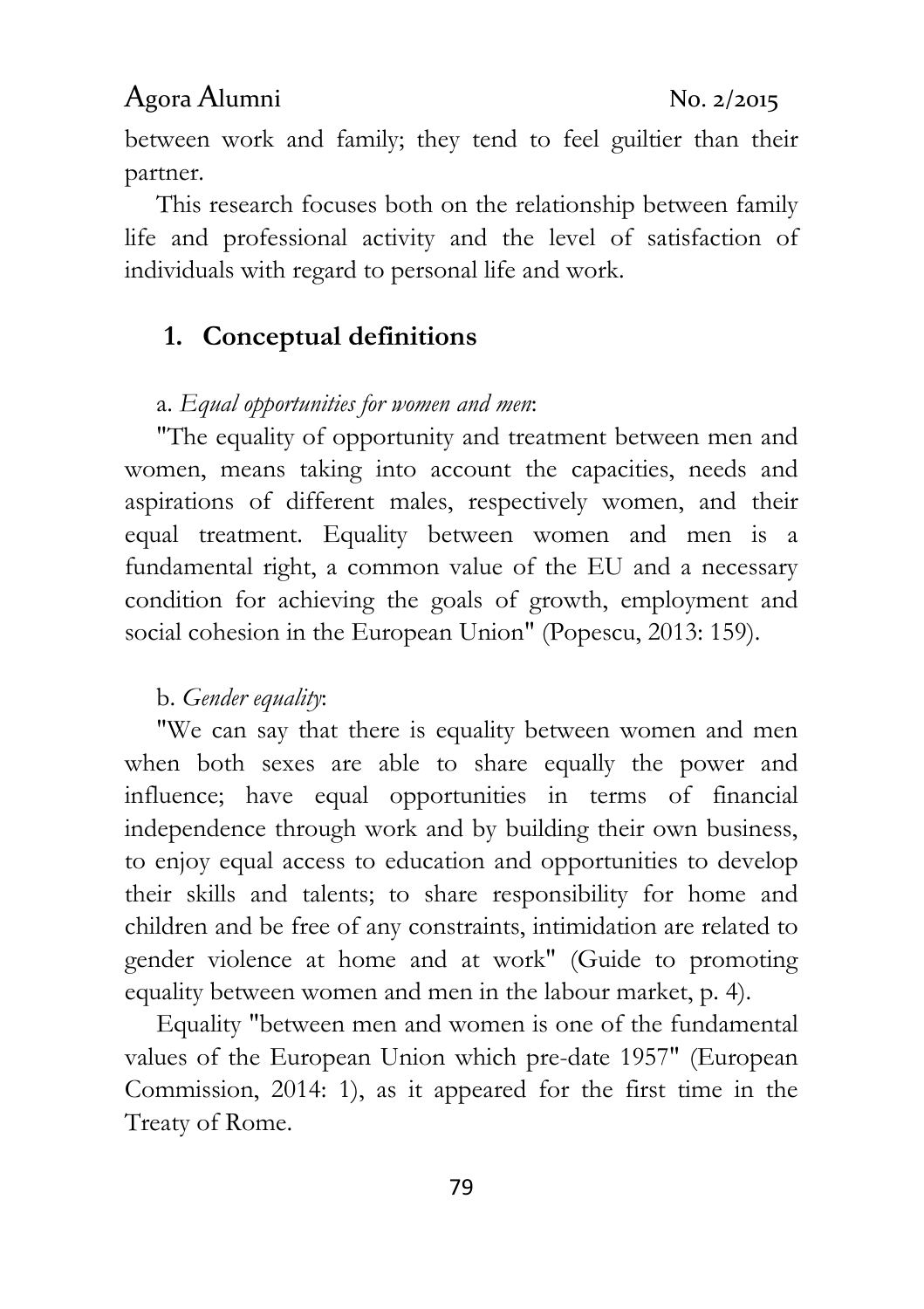c. The balance work-family:

According to Marks and MacDermid (1996), the balance between work and family individual guidance above reflects the different social roles, a phenomenon of inter-role. The two sociologists balance the role defined as the tendency to be fully engaged in the performance of each role by carefully addressing the concern of any typical role. From another perspective, attention is an objective process called "mindfulness". This support the existence of two types of balance of role, a positive one in which the individual is fully engaged in role playing and its corresponding negative one individual does not fully assumes none of those roles.

The notion of "balance role" refers to the notion of equality between professional roles and family roles.

Studies have proposed three components of work-family ratio:

• a balance in terms of time for professional activities and those of the family.

• a balance in terms of the involvement of individuals; it is necessary that the psychological work involved is equal to that of the family.

• a balance on the level of satisfaction; job satisfaction to be equal to that caused by the exercise of roles within the family.

#### d. Work-family conflict:

According to Greenhaus and Beutell (1985), work-family conflict is a form of inter-role conflict in which the respective roles related to work and family life are those related to incompatible in some respects. "This means that participation in activities related to work-related role (family) is hampered by engaging in activities related to the role of the family (work)" (Dobriță et al, 2009: 97). The two specialists say there are three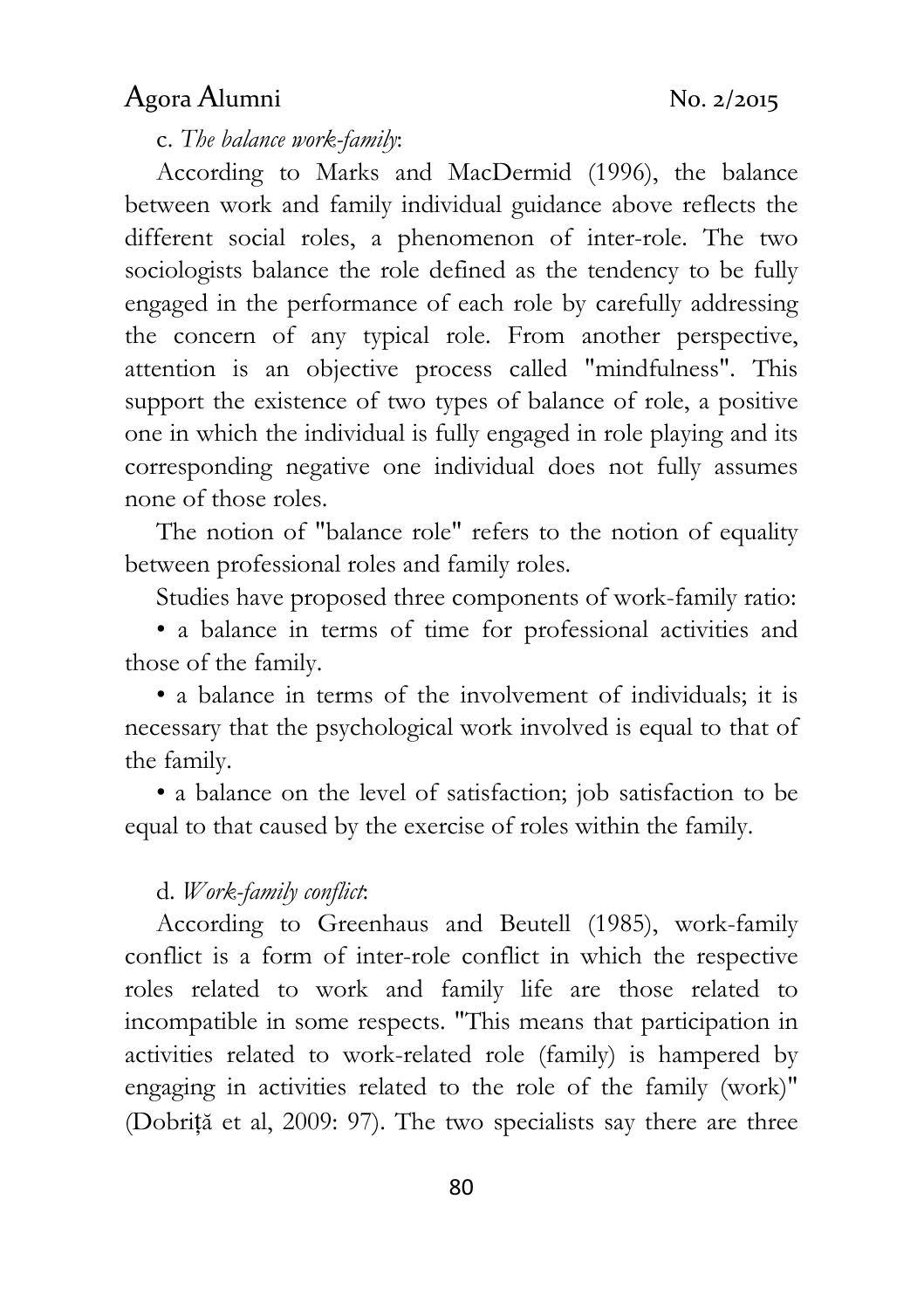forms of conflict: conflict based on time-based tension and conflict based on behaviour.

On the other hand we can distinguish between two types of work and family conflict aimed at: conflict arising from involvement in the family and at work, which is caused by family involvement in the work.

#### 3. Sociological approaches

Over time numerous theories arose that took into account the conflict between family and work, explaining: role conflict theory; the rational perspective; resource drain theory; scarcity hypothesis.

#### 3.1. The role conflict theory

Role conflict is a psychological tension caused by the simultaneous occurrence of two or more roles so that engaging in a role makes it difficult to participate in others. Role conflict theory argues that individuals engaging in several incompatible roles will result in conflict between those roles. According to this theory time spent in the family cannot be dedicated to professional activity between roles and activities that an individual holds a competition often arises about the time he devotes to each such participating in a role that will make it impossible compliance requirements of another role.

In conclusion, the conflict between family and work often occurs as a consequence of the fact that individuals do not have the ability to delineate the two spheres.

#### 3.2. The rational perspective

The underlying assumption of this theory is: The more an individual will spend more time working and family activities will occur even more conflicts between work and family. With other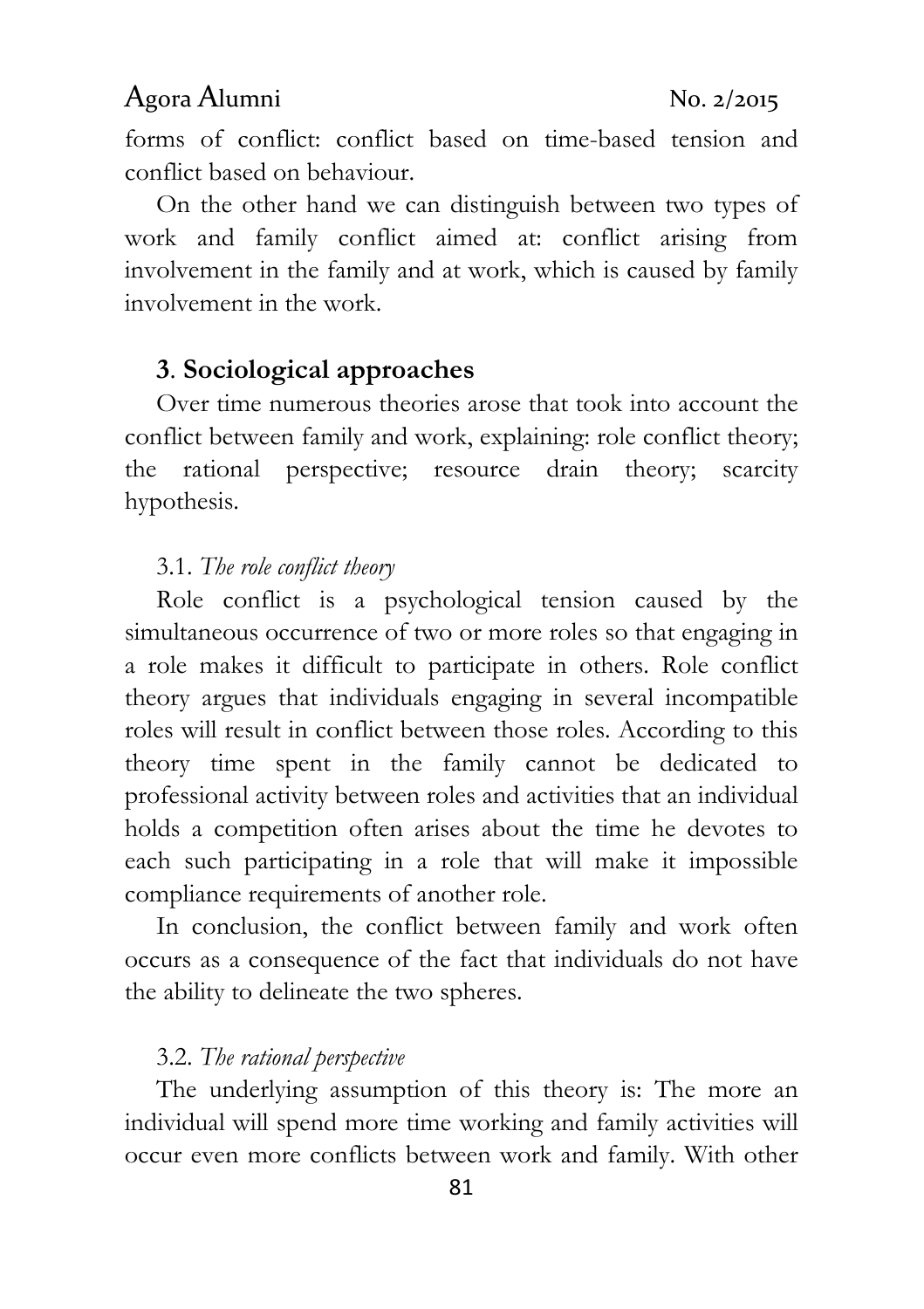words, the longer an individual granted the professional activities he was unable to allocate specifically for the family.

Frone, Yardley and Markel (1997) argue that excessive involvement in a role can lead over time to a high commitment in this role. "Therefore long-term commitments in one area will lead to diminishing resources (e.g.: time, energy) required to achieve performance in another area" (Liberman, 2012: 17).

#### 3.3. Resource drain theory

This theory argues that "the transfer of personal resources from one domain to another such as time, attention and energy (physical and mental) is exhaustible" (Liberman, 2012: 17). The concept "resource drain" was used to suggest a negative relationship between the two spheres: work and family.

 Small and Riley (1990) state that work and family are two areas that interfere by three distinct processes: time, mental and physical energy. These three processes are considered to be exhaustible resource because of the amount used in an area not available to be used in another leading to a negative correlation between the two fields. For example the time that an individual uses for household activities and childcare grants will not be used to perform duties related to work.

#### 3.4. Scarcity hypothesis

Similar depletion theory, this hypothesis argues that individuals have a limited amount of resources and engaging in multiple roles diminishes the resources available to satisfy other requirements of the role, provoking a conflict between work and family. Thus, work-family conflict is a consequence of the fact that there are insufficient resources to accomplish the all obligations related to the professional activity and family. Rarity hypothesis states that individuals make compromises in terms of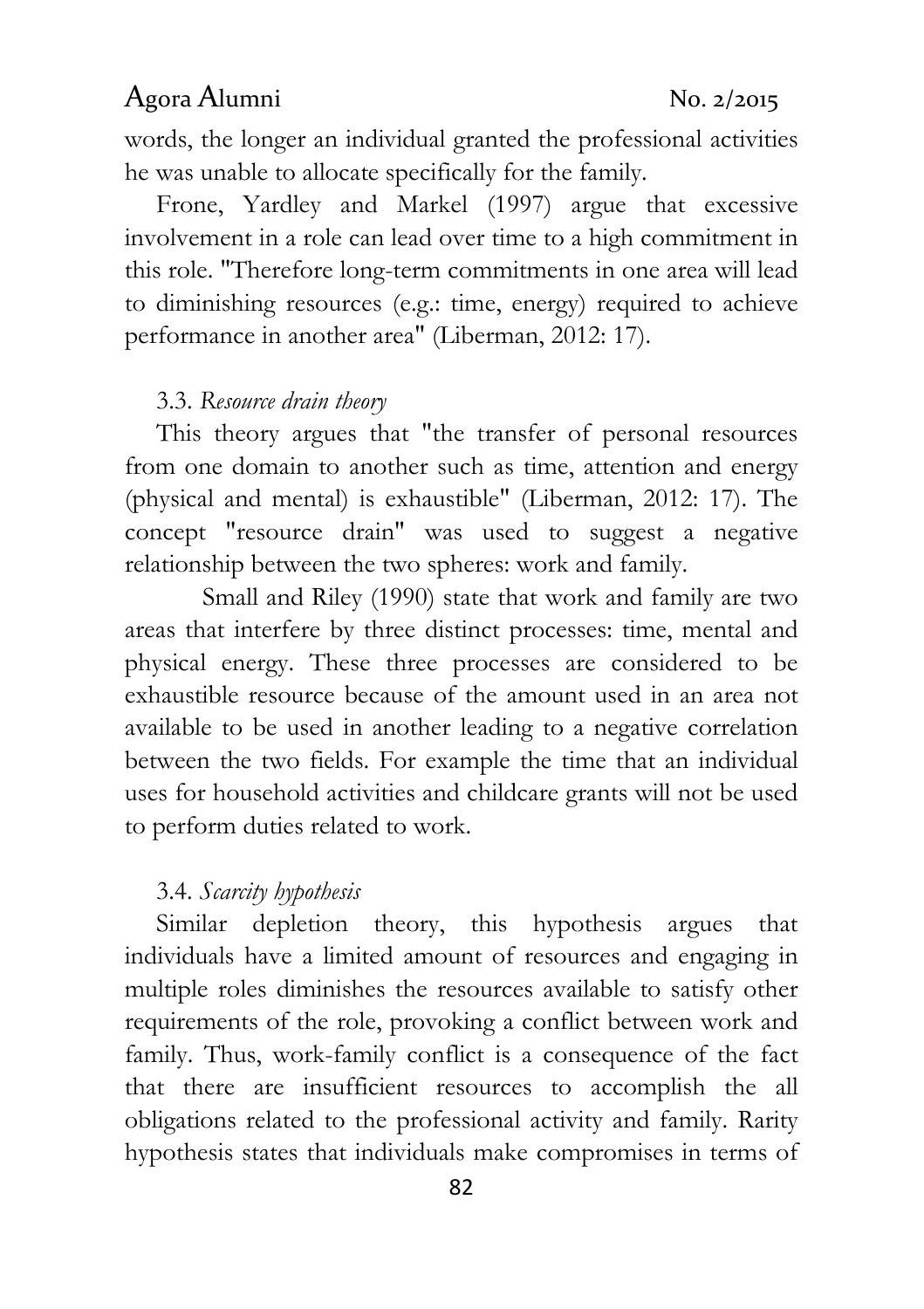work and family to be able to use their time and energy in both areas.

#### 3.5. European statistical data

In the EU, 64.2% of the population has a stable job, of which 19.2% are employed part-time. Work-family conflict is widespread across Europe, and it is estimated that more than a quarter of Europeans have been involved in such a conflict:

- 27% of those working, argue that they spend too much time at work;

-28% believe that they spend too little time in the family;

-36% say they do not have enough time to spend with friends or other social activities;

-51% consider that they have not enough time for their hobbies and interests.

A significant number of workers have great difficulty in fulfilling family responsibilities, difficulties are caused by intense professional activity: for example, 22% believe that work asks too much to be able to perform housework, 10% claim that time spent at work affects family responsibilities (European Agency of Safety and Health at Work).

Statistics show that both men and women are prone workfamily conflict. An international study shows that 70% of employees are balanced life in terms of work and the private sphere (Galinsky, Aumann, Bond, 2011: 24).

#### 4. Results of the research

#### 4.1. Background. Facts about Romania

The study "Women's Situation. Socio-Professional Perspective", developed within the project "Promoting the woman", in the period 2010-2011, showed that the woman is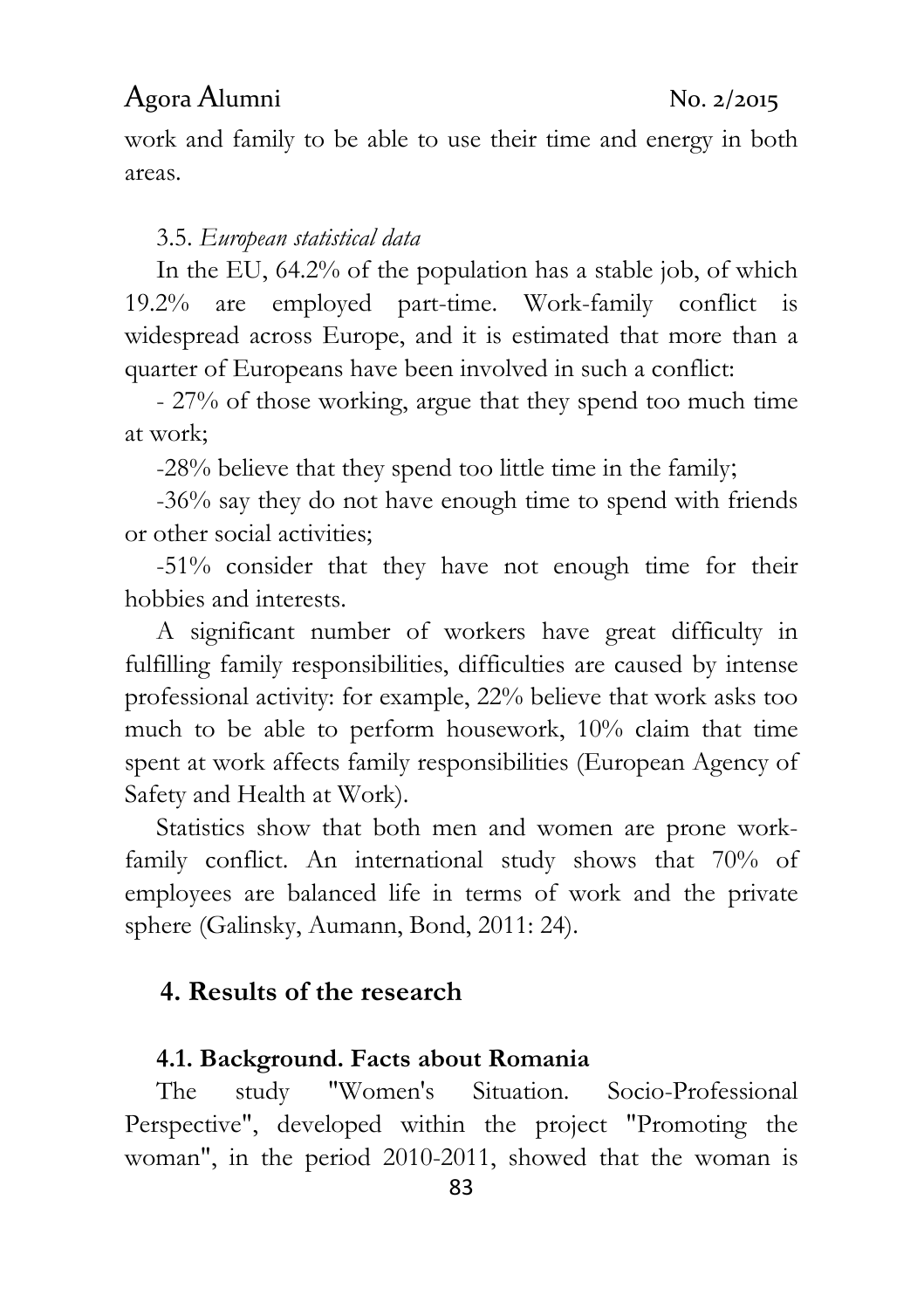responsible for resolving domestic problems being supported where appropriate by their parents or in-laws and less by the partner. The only activity that man carries, mostly refers to the repair of household objects. Although women are engaged heavily in household activities they are involved to the same extent as men in administrative activities so that: 81.7% of women are in charge with the cleaning, 50.5% earn revenue in the house, 35.7% care for the children, 74.8% do the cooking. Regarding men, 8.4% are in charge with the cleaning of the house, 52.6% earn revenue, 18.9 care for the children and 6.1% cook (The situation of women- Socio-Professional perspective. Qualitative and quantitative research report, 2010-2011).

#### 4.2. Research hypotheses

In the research that we realized we started from the following assumptions:

1. The individuals pay more attention to the business activities it provides, so family time is reduced.

2. Women pay more attention to household activities and caring / educating children than men.

3. The higher the education level of the individuals, the more varied are the activities undertaken during leisure.

#### 4.3 Research Objectives

1. We intend to find out which of the two spheres: the family or working life would benefit from more time from individuals.

2. A second objective refers to the decision that individuals should take if a professional activity would affect family life.

3. With the ultimate goal we hope to find out whether individuals have enough time to meet all the proposed activities.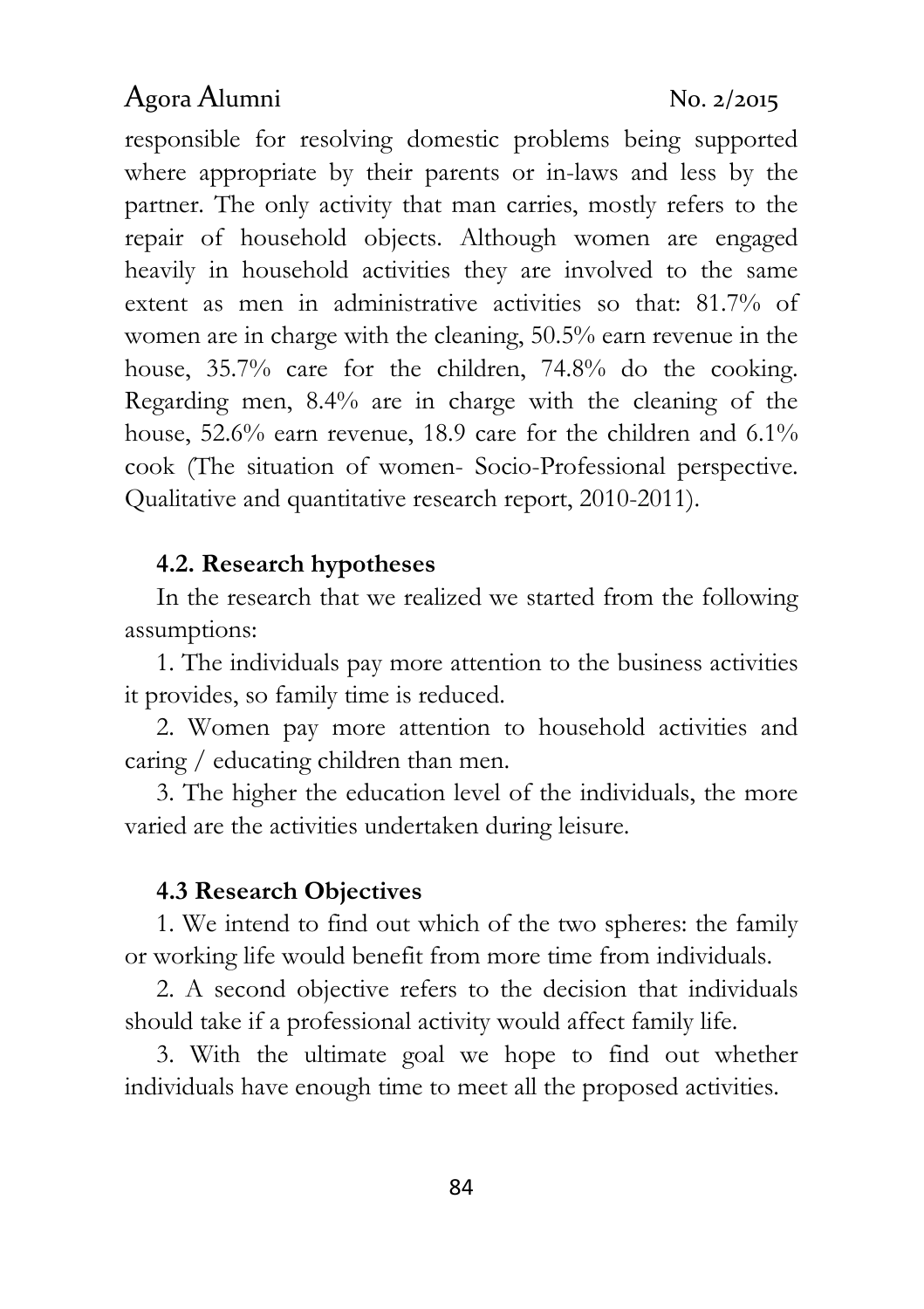#### 4.4. Research Methodology

This study was conducted on an exploratory group composed of 50 persons including 24 men (12 with secondary education, higher education 12) and 26 women (13 with secondary education, higher education 13). Participants in this research were aged between 18 and 50 years. As inclusion criteria we selected: age - questionnaires were applied to persons aged, at least, 18 years; engagement in a couple relationship; the existence of children- have been selected people who have at least one child; the existence of a job. The instruments chosen in the study were exploratory questionnaire applied to a batch of 50 persons and two interviews, applied to persons with higher education: a lawyer and a man with poor education, locksmith. Questionnaires and interviews were applied during 16 to 19 April 2015 in the city of Craiova, Dolj County.

#### 4.5. Analysis of quantitative research results

1. Do you have enough time to satisfy all the proposed activities?

|    |          | Percent |
|----|----------|---------|
| ı. | $\rm No$ | 94,0    |
|    | Yes      | 6,0     |
|    | Total    | 100,0   |

C1. 94% of respondents believe that the time available is not enough to do all the proposed activities; while only 6% are satisfied with the time they have to conduct those activities.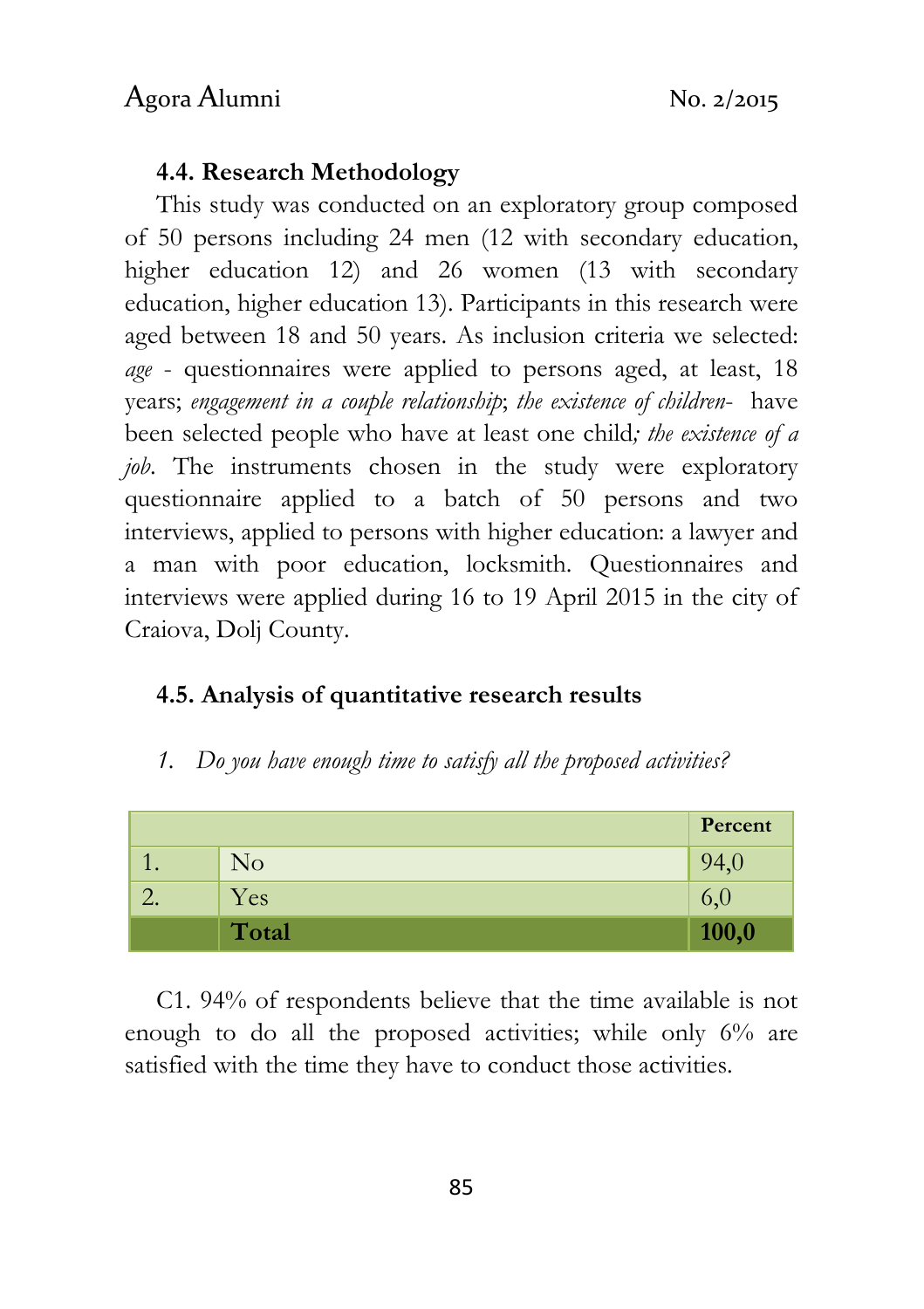2. If you had to choose between a children celebration and a work meeting, what would you choose?

|    |                   | Percent |
|----|-------------------|---------|
|    | Child Celebration | 90,0    |
| 2. | Working meeting   | 8,0     |
| 3. | DK/NA             | 2,0     |
|    | Total             | 100,0   |

C2. Giving them the opportunity to choose between the celebration of the child and a meeting at work, 90% of respondents chose the first option and only 8% of them were in favour of the lob meeting. From this, we conclude that individuals tend to put family first, to the detriment of employment.

#### 3. While attuned professional activities a day?

|     |                    | Percent |
|-----|--------------------|---------|
| 1.  | Eight to ten hours | 44,0    |
| 2.1 | Over 10 hours      | 30,0    |
| 3.  | Six to eight hours | 26,0    |
|     | Total              | 100,0   |

C3. A 44 percent of respondents are working from eight to ten hours a day, 30% more than ten hours a day and 26% work six to eight hours a day.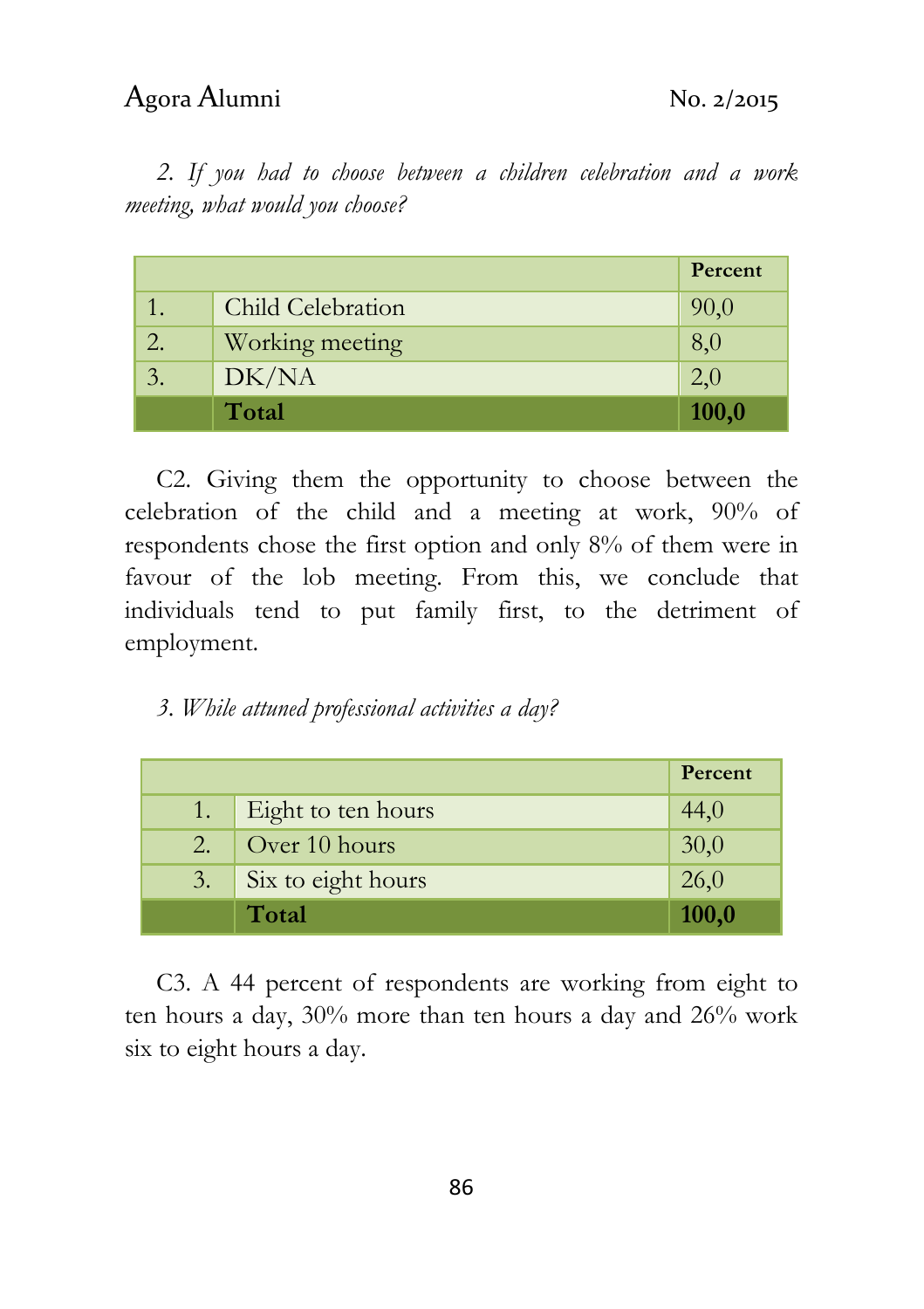|    |                        | Percent           |
|----|------------------------|-------------------|
| 1. | Largely                | 42,0              |
| 2. | In small measure       | 30,0              |
| 3. | To a very large extent | $\overline{22,0}$ |
| 4. | Very small extent      | 4,0               |
| 5. | Not at all             | 2,0               |
|    | Total                  | 100,0             |

4. To what extent are you satisfied with the work that you have?

C4. Trying to find out the level of satisfaction of individuals in terms of work we found that: 42% are satisfied to a large extent on the work that they have, 30% said they are satisfied to a small extent, 22% are satisfied to a very large extent, 4% believe that the work brings them very little satisfaction, while only 2% are totally dissatisfied.

5. Are you satisfied with the time you spend with the family after cessation of professional activities?

|    |                | Percent |
|----|----------------|---------|
| 1. | N <sub>o</sub> | 56,0    |
| 2. | Yes            | 44,0    |
|    | Total          | 100,0   |

C5. After the cessation of business activities, 56% of respondents are not satisfied with the time they spend with the family, while 44% say that the time spent with their families is enough.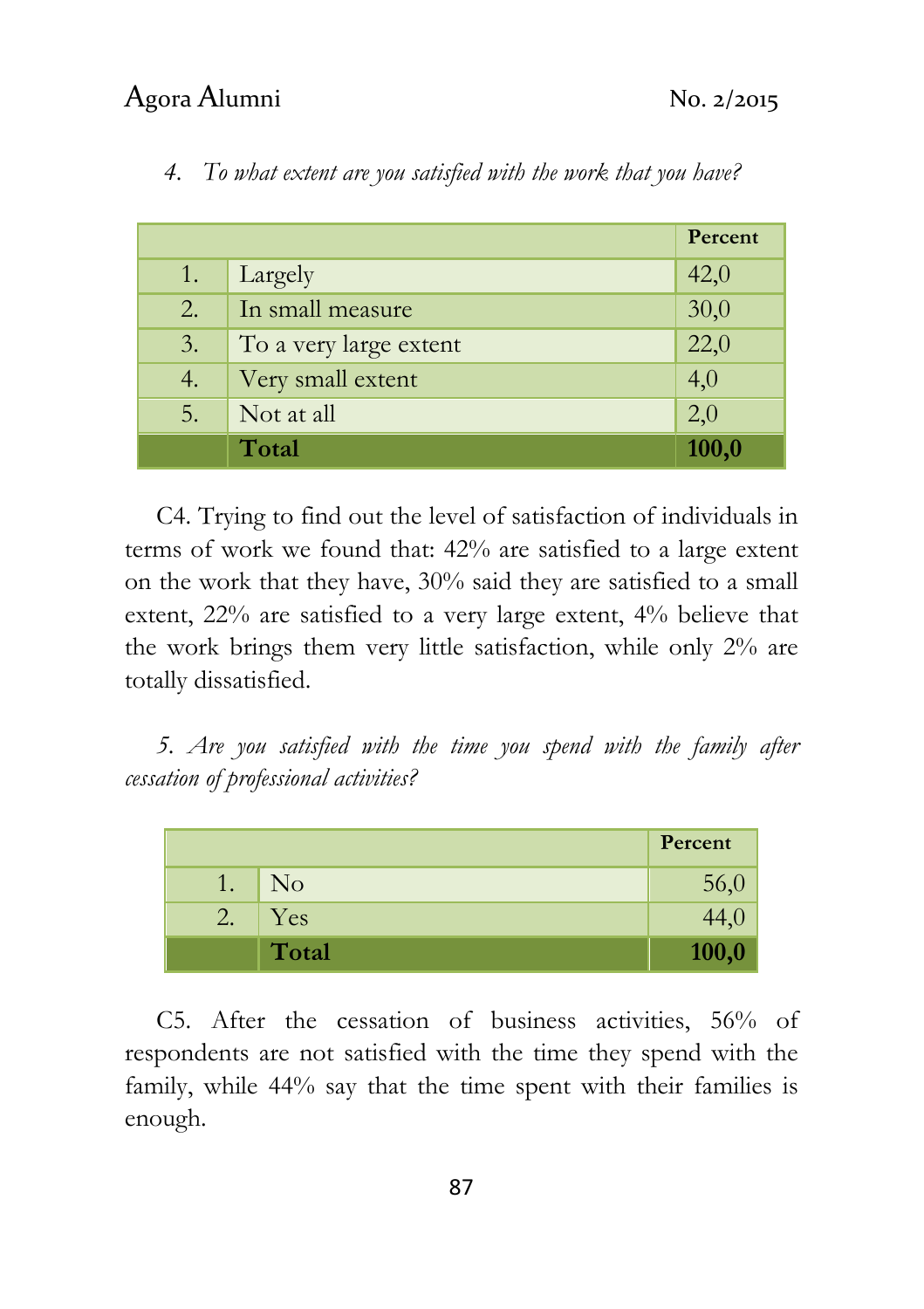| $10030W$ . we we have |                  |                   |
|-----------------------|------------------|-------------------|
|                       |                  | Percent           |
| 1.                    | Little time      | 52,0              |
| 2.                    | Long time        | $\overline{20,0}$ |
| 3.                    | Very little time | 16,0              |
| 4.                    | Very long time   | 10,0              |
| 5.                    | Not at all       | 2,0               |
|                       | Total            | 100,0             |

6. How much time you grant the following activities during the day? \_ Housework activities

C6. Asked how much time they spent doing household activities during the day, individuals responded: 52% give little time, 20% long time 16% very little time, 10% very long time and 2% not at all.

7. How much time you grant the following activities during the day?  $\overline{\phantom{a}}$ Care / education of children

|    |                  | Percent             |
|----|------------------|---------------------|
| 1. | Little time      | 40,0                |
| 2. | Long time        | $\frac{38,0}{ }$    |
| 3. | Very long time   | $\frac{10,0}{10,0}$ |
| 4. | Very little time | 8,0                 |
| 5. | DK/NA            | 4,0                 |
|    | Total            | 100,0               |

C7. For care and upbringing of the children, 40% of respondents grant little time, 38% long time, 10% very long time and 8% very little time.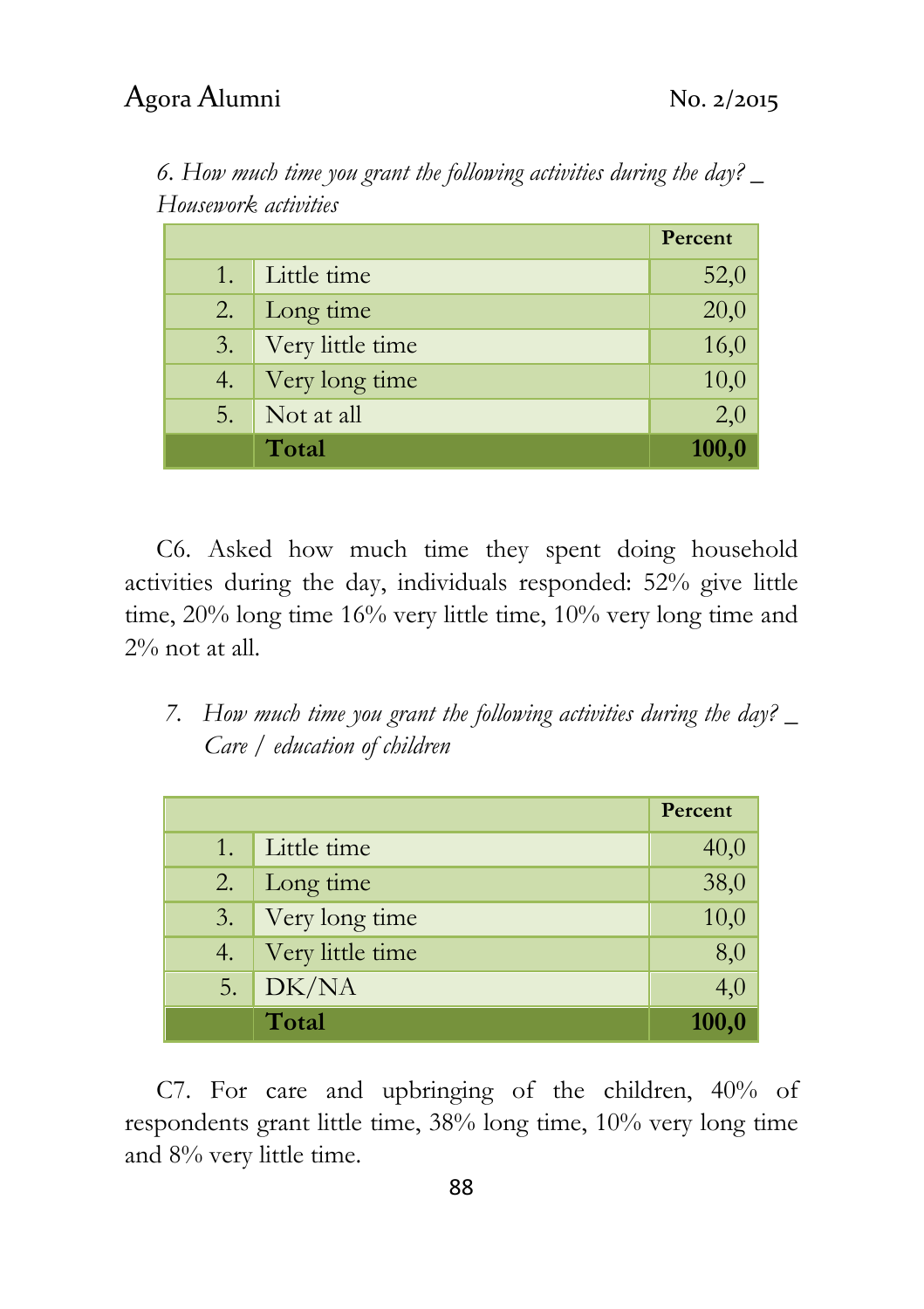8. How much time you grant the following activities during the day? Shopping

|    |                  | Percent          |
|----|------------------|------------------|
| 1. | Little time      | 44,0             |
| 2. | Very little time | 38,0             |
| 3. | Not at all       | 10,0             |
| 4. | Long time        | $\overline{4,0}$ |
| 5. | Very long time   | 4,0              |
|    | Total            | 100,0            |

C8. Regarding shopping, 44% of respondents said they grant this activity little time, 38% very little time, 10% no time at all, while only 8% dedicate to this activity long time and very long time.

9. How much time you grant the following activities during the day?  $\overline{\phantom{a}}$ Seating-Relaxation

|     |                  | Percent           |
|-----|------------------|-------------------|
| 1.  | Very little time | 42,0              |
| 2.7 | Little time      | $\overline{42,0}$ |
| 3.  | Not at all       | $\frac{14,0}{ }$  |
| 4.  | Long time        | 2,0               |
|     | Total            | 100,0             |

 C9. For those surveyed, the time for relaxing activities is relatively short: 42% allocated very little time to those activities, 42% little time, 14% have no time for relaxation and only 2% of the respondents spent a long time relaxing.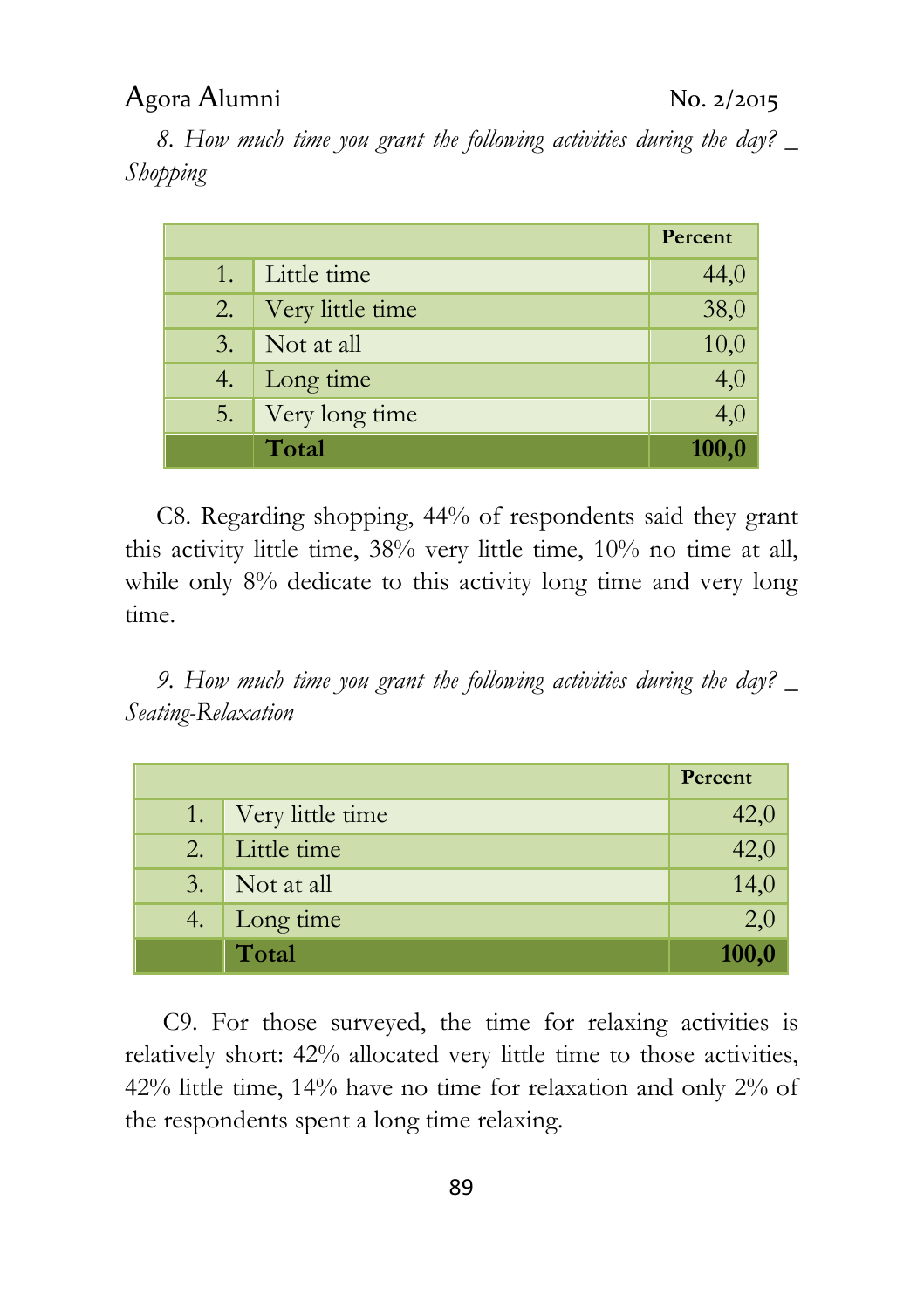10. What activities you carry out on weekends?

|     |                            | Percent |
|-----|----------------------------|---------|
| 1.  | Domestic activities        | 28,0    |
| 2.  | Family activities          | 14,0    |
| 3.  | Walks                      | 12,0    |
| 4.  | Agrarian activities        | 10,0    |
| 5.  | Activities with friends    | 6,0     |
| 6.  | Job                        | 6,0     |
| 7.  | Reading                    | 4,0     |
| 8.  | Entertainment / Recreation | 2,0     |
| 9.  | Sport                      | 2,0     |
| 10. | Movie                      | 2,0     |
|     | Total                      | 100,0   |

 C10. A percent of 28% of the respondents claim that weekend is for domestic activities, 14% spend time with the family, 12% spend time outdoors. The rest of the respondents are concerned about reading, sports, films, recreation.

11. If you have more time, to whom you allocate it?

|    |                   | Percent |
|----|-------------------|---------|
|    | 1. $\vert$ Family | 98,0    |
| 2. | $\vert$ Job       | Z,U     |
|    | Total             | 100,0   |

C11. If individuals would have more time, 98% of them would spend it with their family, while only 2% would choose work.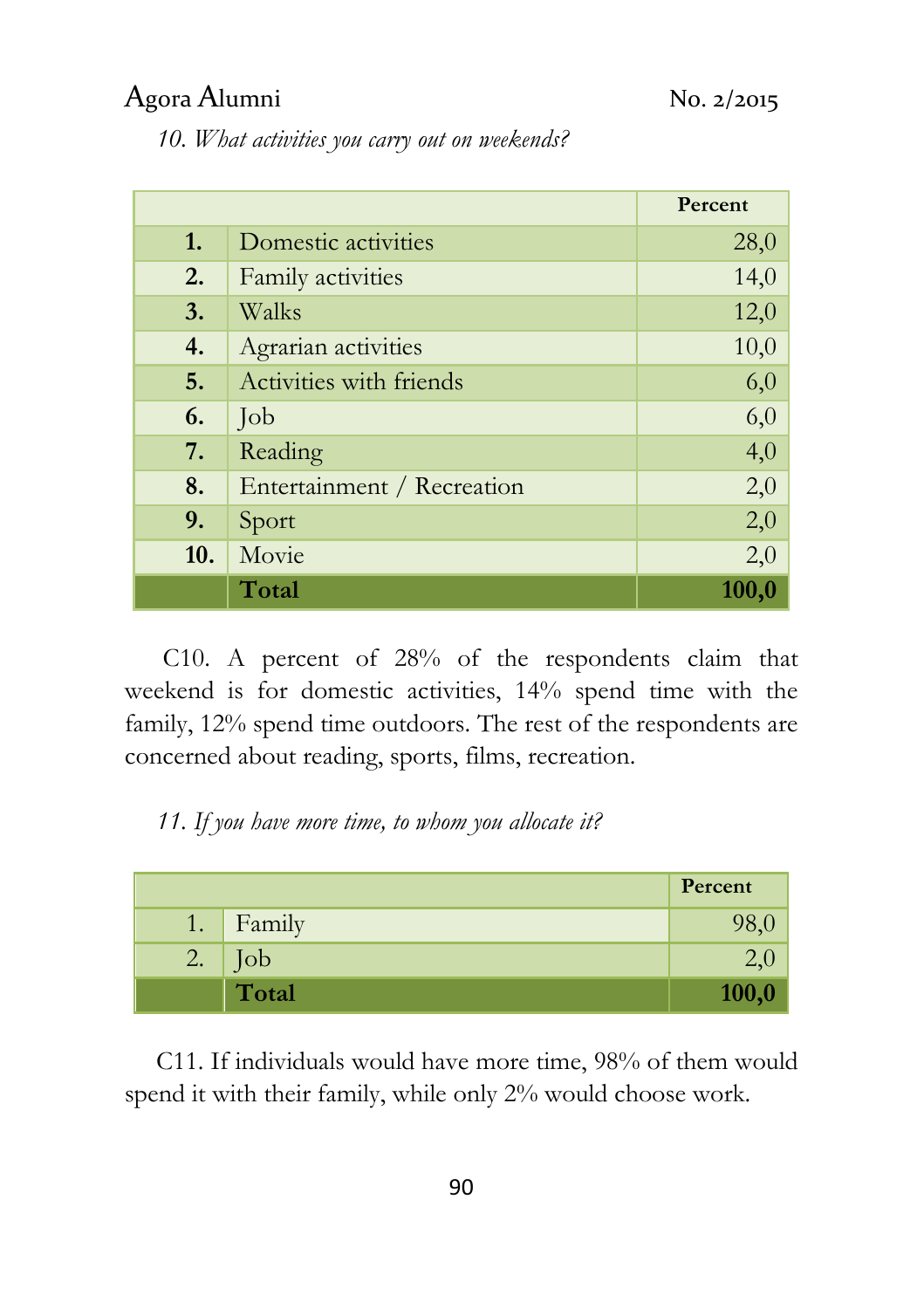# 12. Professional activity affects your family?

|    |                             | Percent |
|----|-----------------------------|---------|
| 1. | $\overline{\phantom{a}}$ No | 74,0    |
| 2. | $\vert$ Yes                 | 22,0    |
| 3. | DK/NA                       | 4,0     |
|    | Total                       | 100,0   |

C12. A percent of 74% of respondents claim that work does not affect their family life, while 22% believe that work affects their family. A percent of 4% are undecided.

13. If the professional activity would affect the family you would be willing to give up work?

|    |                              | Percent |
|----|------------------------------|---------|
| 1. | Yes                          | 68,0    |
| 2. | $\overline{N_{O}}$           | 24,0    |
| 3. | $\overline{\rm D}{\rm K/NA}$ | 8,0     |
|    | Total                        | 100,0   |

 C13. More than half of respondents (68%) say that they would give up work for the family, 24% put work above family life and 8% have not answered.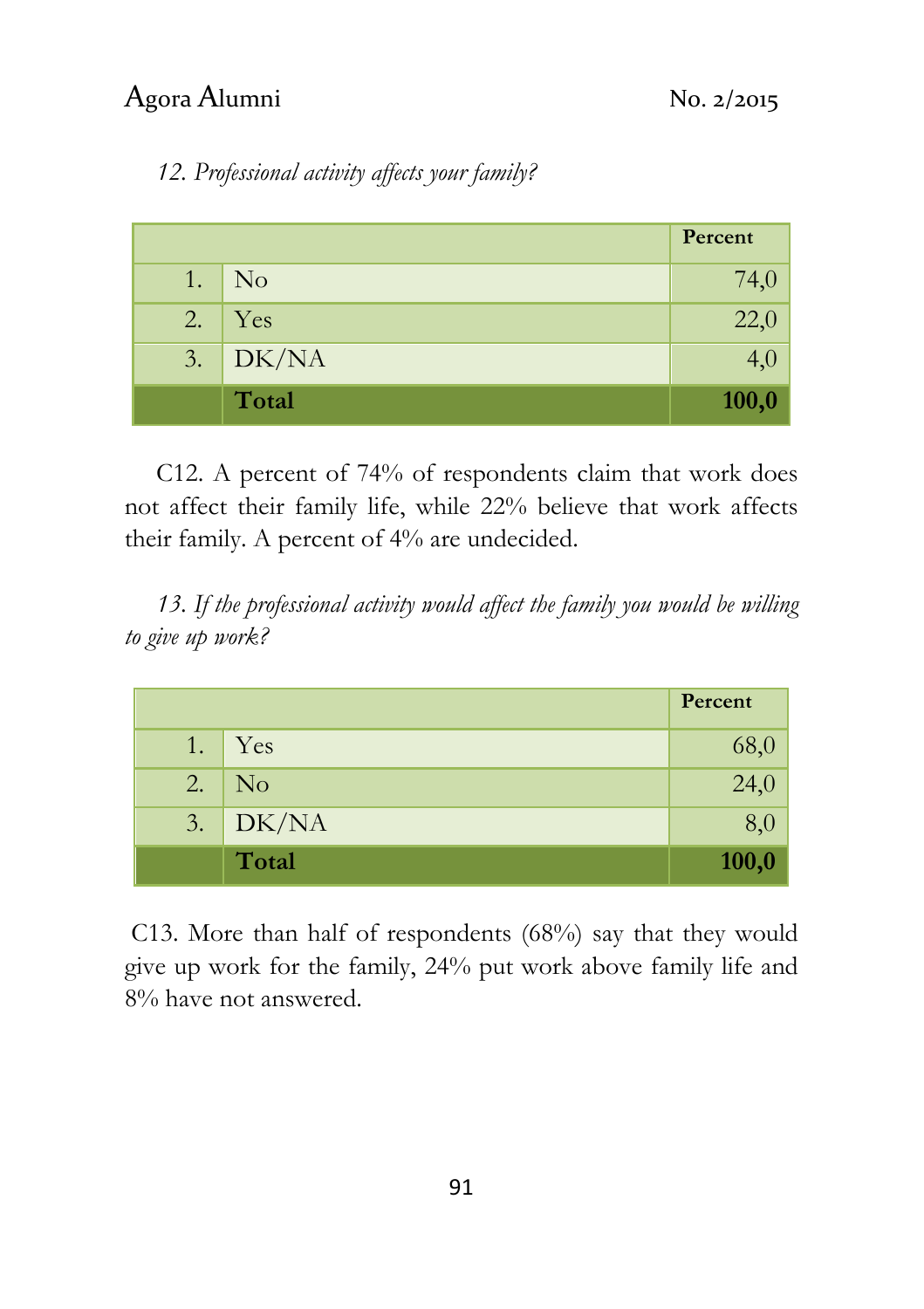14. If you were offered another job with a higher salary, but also longer working hours, you would accept?

|     |                             | Percent |
|-----|-----------------------------|---------|
| 1.  | $\overline{\phantom{a}}$ No | 52,0    |
| 2.1 | Yes                         | 36,0    |
| 3.1 | $\overline{D K/N}$          | 12,0    |
|     | Total                       | 100,0   |

C14. 52% of respondents would not leave the present job for another that would require longer working hours for higher wages, 36% would accept that job and 12% were undecided.

15. If you were offered a well-paid job, outside the city / country and would have to go alone, you would accept?

|    |                             | Percent |
|----|-----------------------------|---------|
| 1. | $\overline{\phantom{a}}$ No | 72,0    |
| 2. | $\vert$ Yes                 | 16,0    |
|    | $3.$ DK/NA                  | 12,0    |
|    | Total                       | 100,0   |

C15. A percent of 72% of the respondents said that they would refuse an offer for a well-paid job outside the city/country, which involves moving one, without their families, 16% said that they would accept such an offer and 12% declared themselves undecided.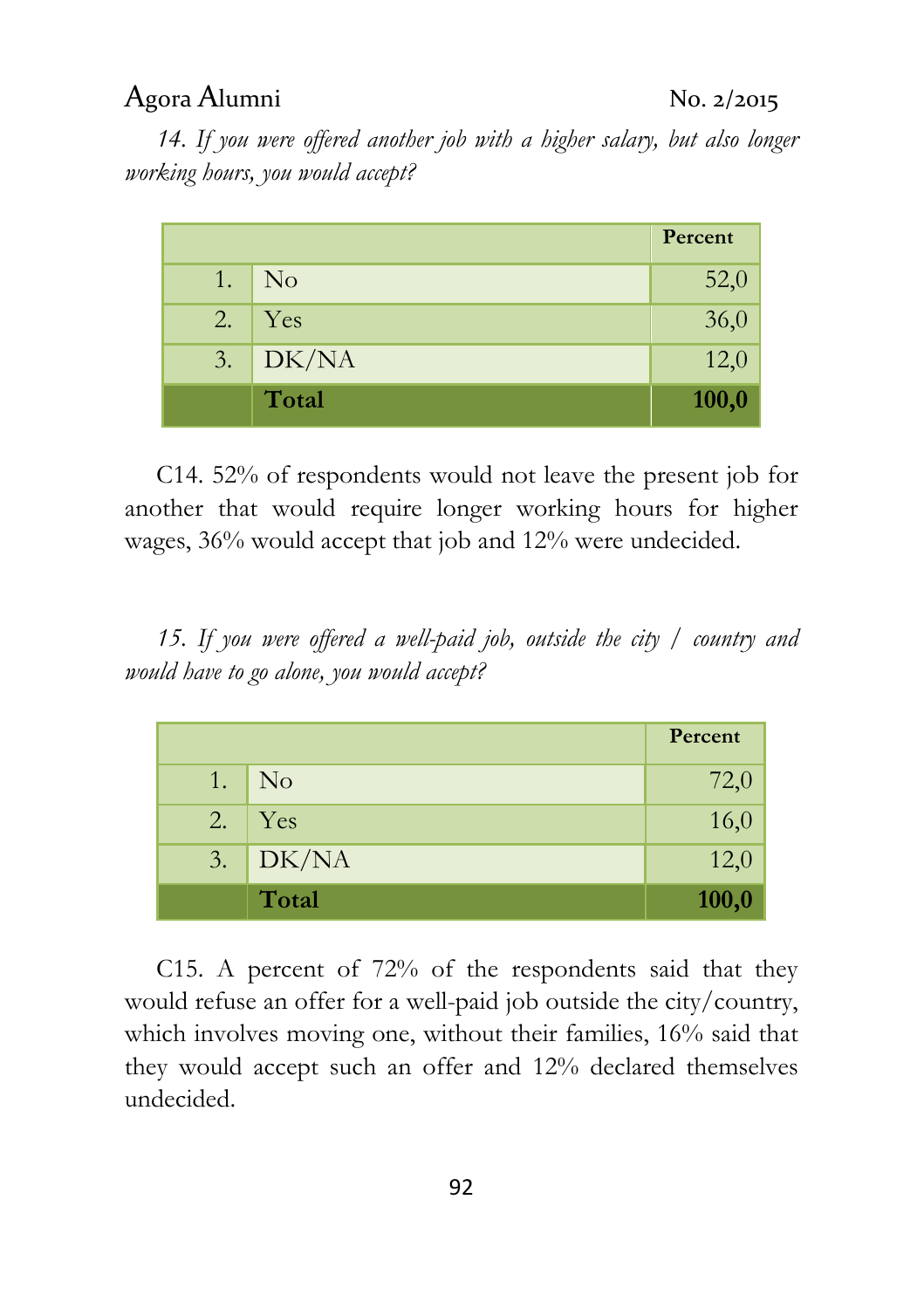# Agora Alumni No. 2/2015 4.6. Analysis of the qualitative research results

In our research we applied two interviews: the first respondent was a 30 years old woman, definitive lawyer in the Dolj Bar (CD). The interview aimed to discover the level of satisfaction at work, the time spent for activities with her family and how it influenced her professional work and family life.

Following the interview we found out that C. D. is satisfied to the work she performs while working more than 10 hours a day and sometimes on weekends, but only in exceptional cases. While she is satisfied by professional part, she considers that there is not enough time for family. However, after the end of the program, CD spends the time mainly with her child.

When asked how she spends the weekend replied: "A real weekend? Saturday morning after I drink my coffee (I have a habit, I like to drink coffee quietly), I am doing general cleaning, cook until lunch. Meanwhile the child goes out with his grandmother to play, the husband comes home from work, we eat, and the rest of the afternoon we walk in the park or out to visit relatives. On Sunday we relax and then prepare for the next day. "

Having a petitioner job the woman feels the need to spend more time with the family: "I want to spend more time with my family during the week, but when I get home I'm so tired that I cannot do anything."

Respondent said that in terms of effects of professional activity on the life of the couple and on the financial part: "The gains are not as expected. Because it is normal to have misunderstandings between me and my husband.", but not in the relationship to the child: "My girl even sees me as an example and I think she will choose the same profession as me although I do not want her to become a lawyer."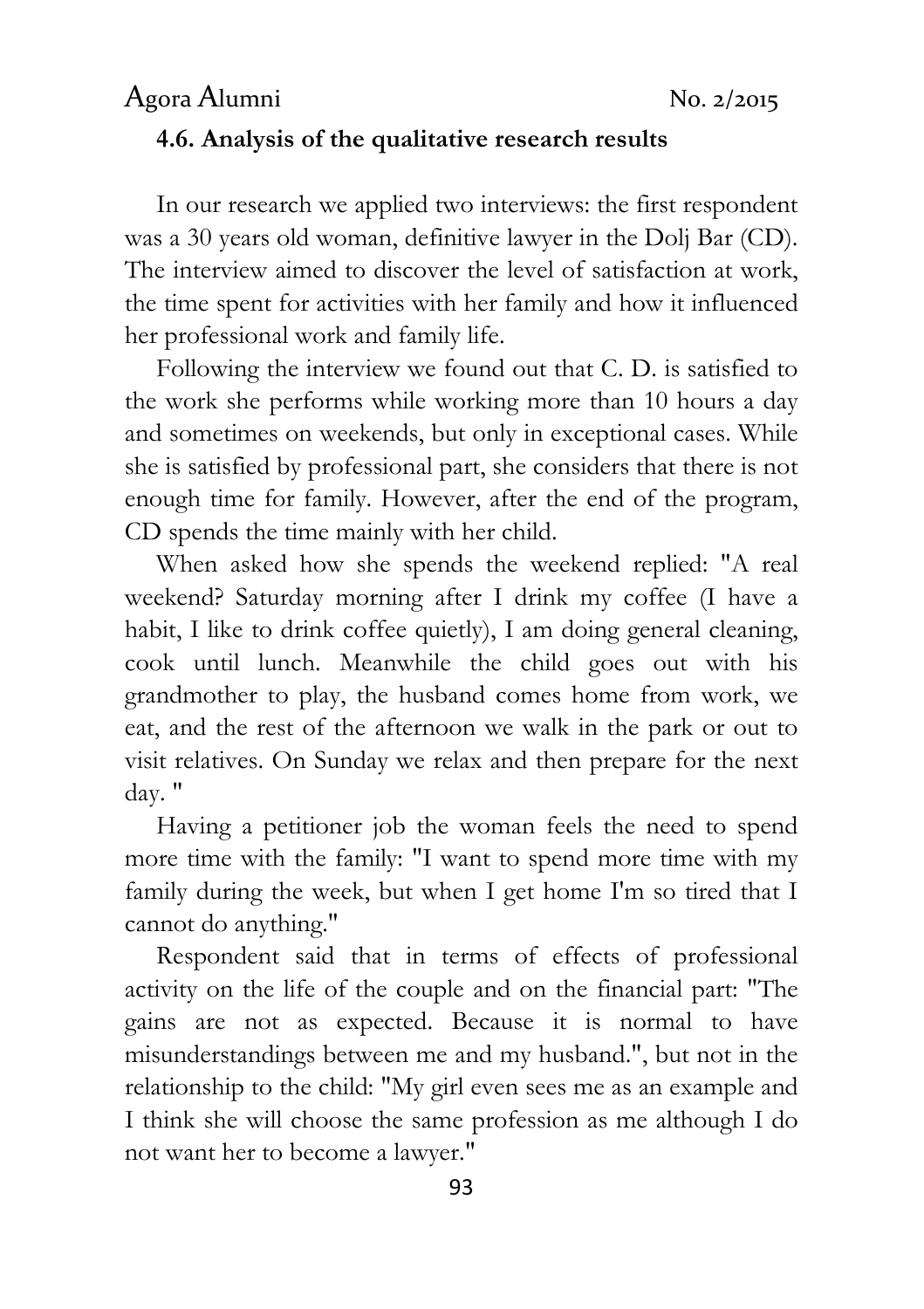In terms of priorities both in personal life and professional life as she replied: "The family is the most important, after that is career, and then finally, me. I am my last priority."

Following the interview applied to the lawyer, we concluded that there is a conflict in terms of professional life and family life caused by the big amount of time for professional activity, limiting the time spent with family.

Role conflict theory finds its application in this case because there is a competition regarding the time given for the two spheres of activity (work and family), so intense involvement in professional activity makes it difficult to comply with the requirements roles within the family. In spite of the work-family conflict, C. D. tries to find ways for the two roles to work together, which leads to satisfaction in terms of work and family life.

The second interview was applied to a 50 years old man (VV), with secondary education, a locksmith, mechanic. The level of satisfaction with work is reduced, by working more than 10 hours a day and having an unsatisfactory salary: "I work a lot for very little money". The interviewee claims that time spent with family is not enough.

Asked how he spends his weekends interviewee answered us: "Usually after the work, if I do not go to work on Saturdays I go in the countryside. There I do housework. I intend to build myself a house, but I have no time to take care of this. I'm still at the stage of building the fence. I work too much and do not have time for anything".

The respondent revealed to us that he wants to spend more time with his family but he has no time, because of his professional work: "I would like to stay longer with my wife and child and it hurts so bad when I get back home, and all I can do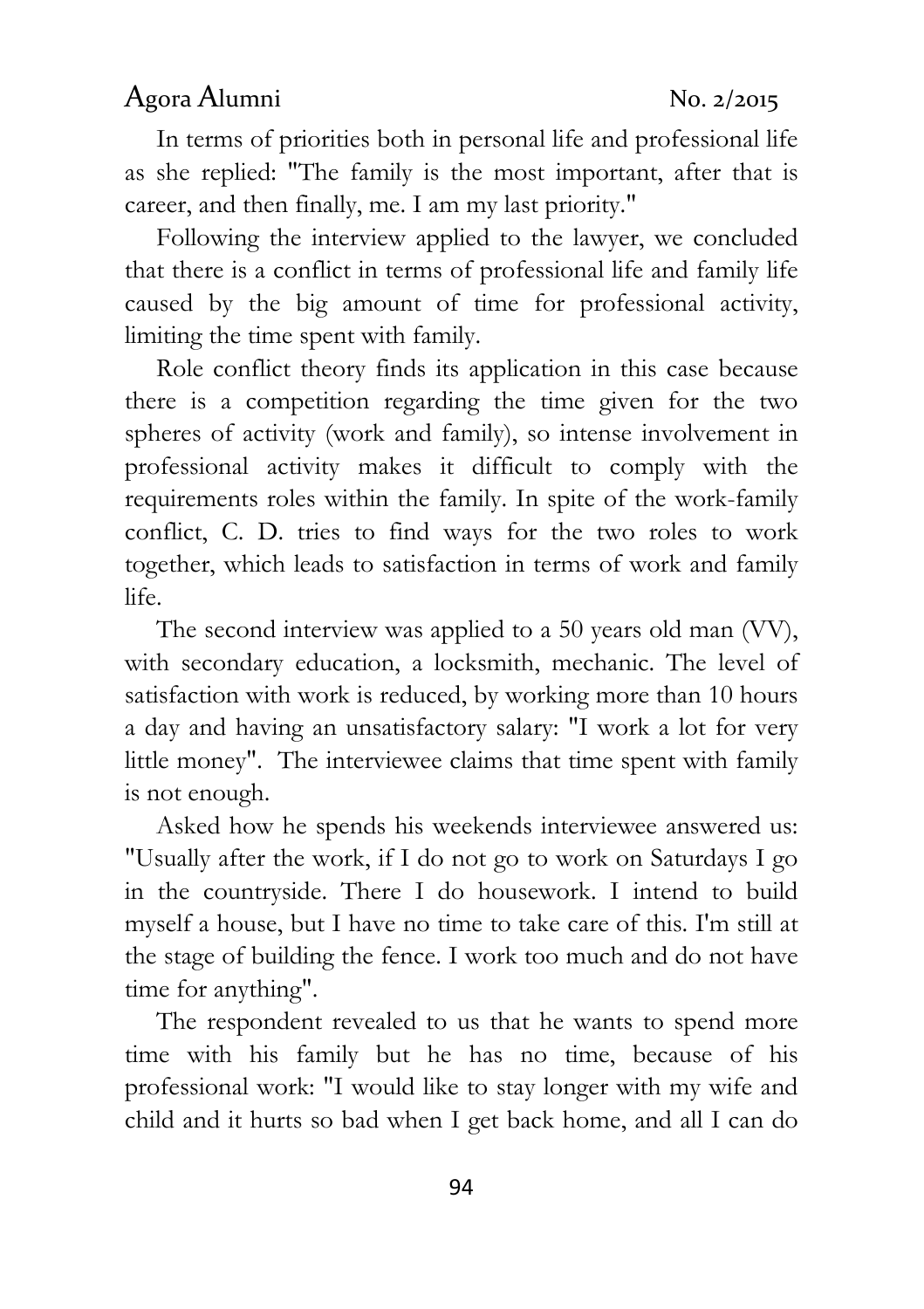is to put myself to bed to sleep. I am so tired, that sometimes I do not even eat".

As regarding the couple life, he revealed that it was influenced by the work: "My wife told me that I bring home too little money, that I stay all day at work and I do nothing in the house". As in the previous case, there is a labour- family conflict that has the same causes: reduced time spent with family is time for professional activity. Since the study is average for the respondent, he is unable to find a satisfactory job and the current job does not thanked him in any way.

In conclusion, we can say that there is a work-family conflict caused by too much time dedicated to the career part and obviously, individuals reduce the time dedicated to their family.